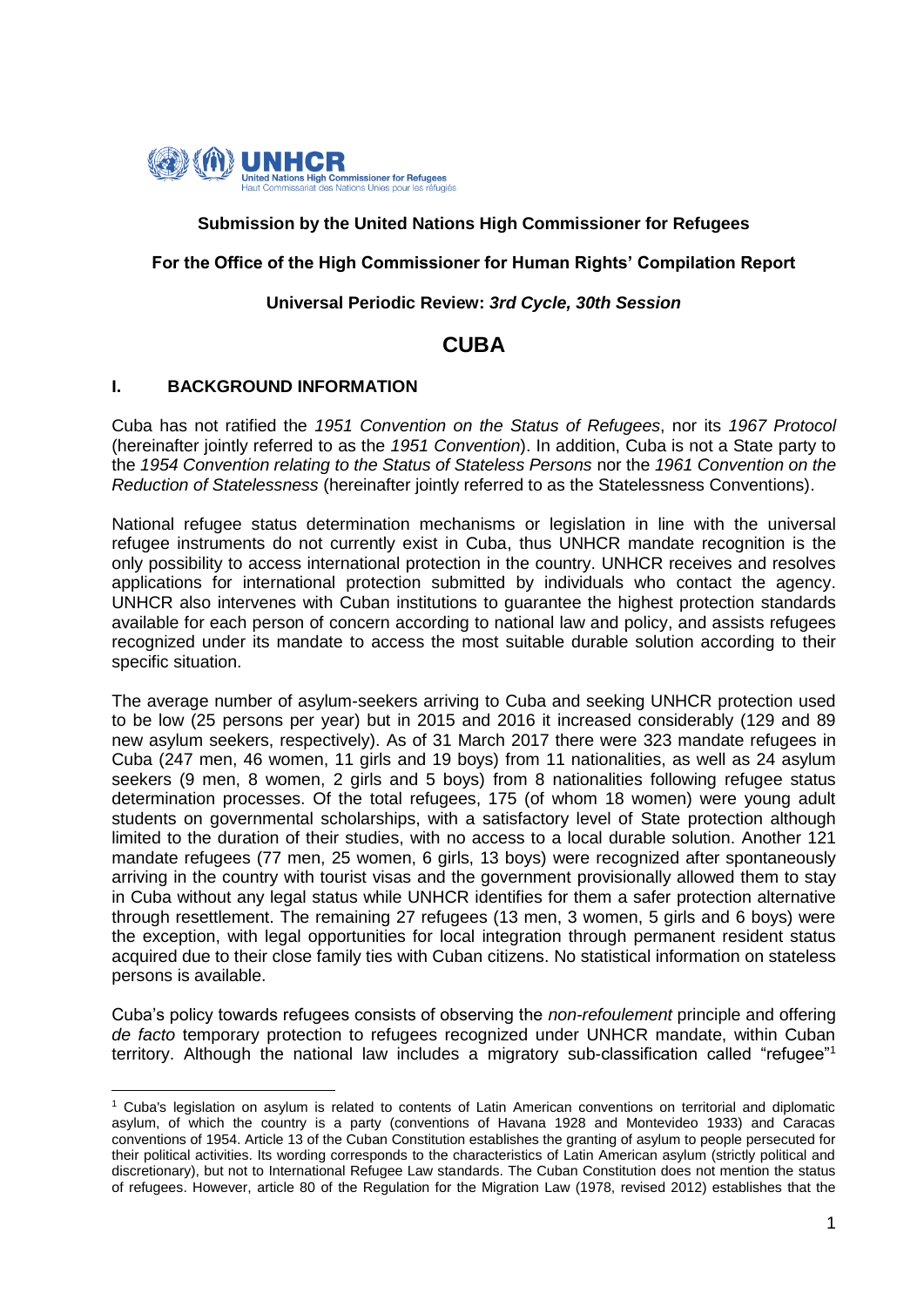under the "temporary resident" category, recognition of refugee status under UNHCR's mandate does not lead to the granting of a migratory status by the State. Refugees recognized under the mandate retain the same migratory status they had beforehand; those who entered the country as tourists are controlled by the Immigration Police after expiration of their visas.

Mandate refugees who are provisionally allowed to stay after arriving with tourist visas (121 persons as of 31 March 2017) rely on *ad hoc* arrangements coordinated by UNHCR with governmental institutions to access certain basic rights and services. As they are not permitted to work, they are unable to sustain themselves during their stay in Cuba, thus UNHCR is fully responsible for their assistance and for seeking a durable solution for them in another country. It should be noted that the Cuban Government requires UNHCR to observe tight timeframes for the completion of the refugee status determination process: 90 days from arrival of the applicant in the country, irrespective of the date of his/her application for international protection to UNHCR; however, Cuban authorities have been flexible with regard to the observance of such timeframes.

There is only one reception camp in Punta de Maisí, (Guantánamo province) run by the Cuban Red Cross (CRC), which receives small waves of undocumented Haitians -mostly migrantsarriving by sea. When arrivals occur in other provinces, Haitians are processed in their place of arrival. In the reception centre, those who express unwillingness or a fear to return to Haiti should be identified and referred to UNHCR. No Haitian asylum seekers have been reported since 2004.

A slow but steady process of migratory reforms continues in law and policy. The most relevant advances are the suppression of exit permits, the extension from 11 to 24 months of the period for private travel abroad for Cubans keeping their permanent resident status and the establishment of legal procedures for nationals considered as émigrés to apply for repatriation. Further legislative changes are expected as part of the ongoing process of "updating the socioeconomic model", including a constitutional revision. New legislation under discussion is expected to include specific provisions aiming at reducing statelessness by facilitating acquisition of nationality of children of Cuban parents who are born in the territories of *jus sanguinis* countries.

## **II. ACHIEVEMENTS AND POSITIVE DEVELOPMENTS**

 $\overline{a}$ 

## **Positive developments linked to 2nd cycle UPR recommendations**

**Linked to 2nd cycle UPR recommendation no. 170.292:** *"*Adopt legislative and administrative measures that would give greater coverage to the protection of the rights of refugees, asylum seekers and stateless persons (Niger)"

UNHCR welcomes the indication made by Cuban officials in certain fora that the Government is conducting new analysis for the eventual accession to the Statelessness Conventions, and that certain legal and administrative measures are being considered to facilitate access to Cuban

migratory category of temporary resident in Cuba will be granted to – among others – political asylees and refugees. The term refugee refers to "those foreigners and persons without citizenship whose entry is allowed in the national territory because they had to flee their country due to a social disaster/calamity, armed conflict, cataclysm or other natural phenomena and who will remain temporarily in Cuba in so far as the normal conditions in their country of origin are re-established" *("aquellos extranjeros y personas sin ciudadanía cuya entrada se autorice en el territorio nacional por tener que emigrar de su país a causa de calamidad social, bélica, por cataclismo u otros fenómenos de la naturaleza y que permanecerán temporalmente en Cuba, en tanto se restablezcan las condiciones normales en su país de origen."*). Without commenting the wording, it should be noticed that this regulation is not applied by the State to refugees recognized under UNHCR mandate.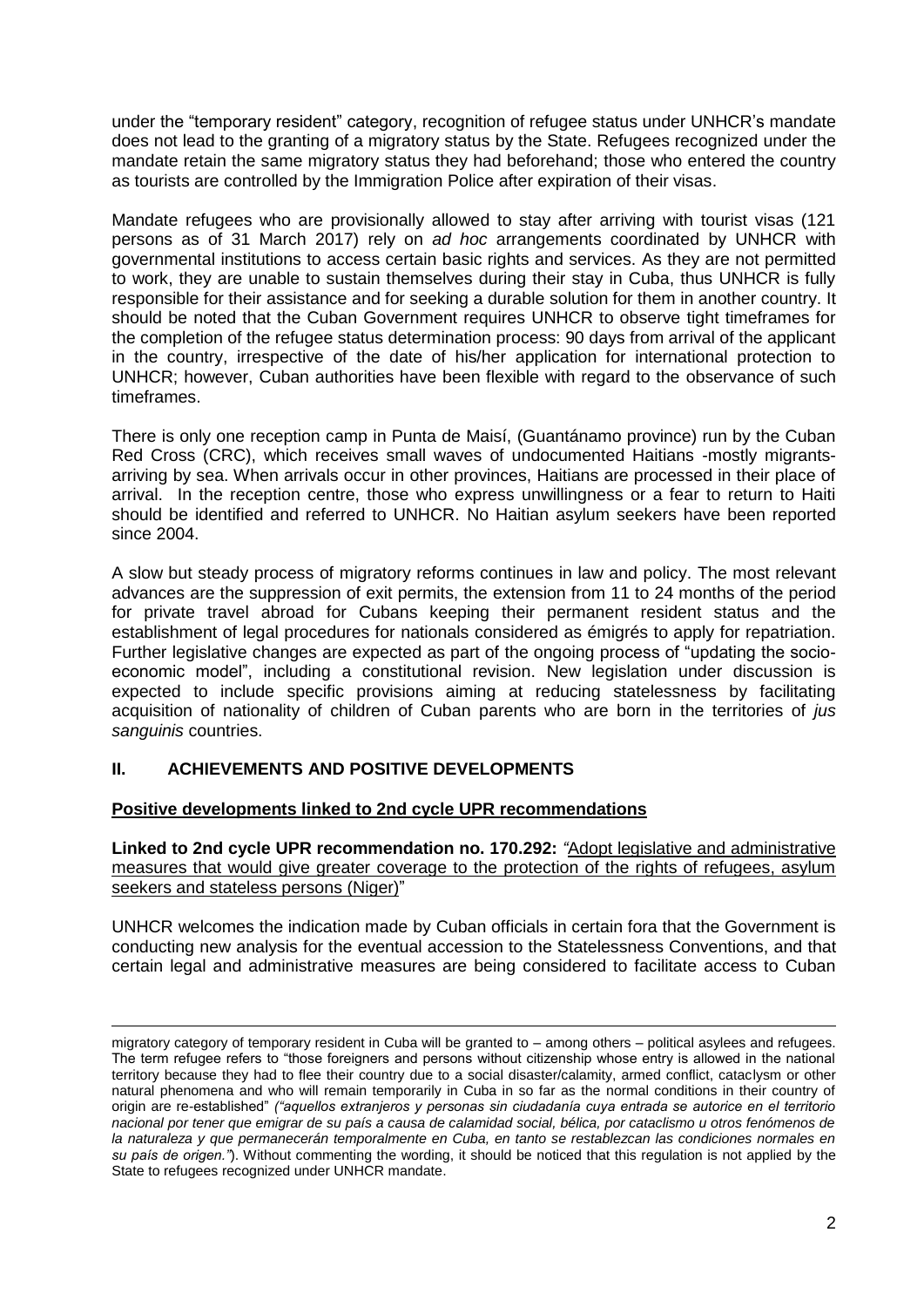citizenship to children born abroad of Cuban parents, without the requirement to take up residence in the country.

### **Linked to 2nd cycle UPR recommendation no. 170.54: e.g.** *"Redouble all efforts to preserve the progress achieved in a number of areas such as culture, education, health and the fight against social inequality"*

UNHCR appreciates the education opportunities offered by the Cuban Government for many years to thousands of refugees through the granting of scholarships and other forms of schooling, as well as the enactment of a legal provision to guarantee access to free health services to all mandate refugees and asylum seekers, irrelevantly of their status in the country or lack thereof.

## **III. KEY PROTECTION ISSUES, CHALLENGES AND RECOMMENDATIONS**

### **Challenges linked to outstanding 2nd cycle UPR recommendations**

## **Issue 1: Accession to international refugee law instruments, full compliance with the**  *non***-r***efoulement* **principle and measures to improve the protection of refugees and asylum-seekers**

**Linked to 2nd cycle UPR recommendation no. 170.292:** "Adopt legislative and administrative measures that would give greater coverage to the protection of the rights of refugees, asylum seekers and stateless persons (Niger)"

Cuba is not a State party to the *1951 Convention*, recognition under UNHCR's mandate is currently the only means to obtain international protection in Cuba.

Although Cuba has ratified the *Convention against torture and other forms of cruel, inhuman or degrading treatment or punishment* (*Convention against Torture*) and has received recommendations during the first and second cycle UPR sessions on the issue of torture<sup>2</sup>, UNHCR is not aware of the existence of any legal or administrative rules or procedures conducive to: the identification of non-citizens eventually at risk of torture in another country; the assessment and determination of any individual claim in this concern; the prohibition to send that person to a country where he/she could be at risk of torture and the modality under which the State will offer protection to the individual in this situation (migratory status). The same is applicable to Cuba's lack of legal or administrative rules or procedures with respect to the principle of *non-refoulement*, which is a fundamental principle of international law and is referenced in several treaties ratified by the State, such as the International Convention for the Protection of All Persons from Enforced Disappearance and the Protocol against the Smuggling of Migrants by Land, Sea and Air and the Protocol to Prevent, Suppress and Punish Trafficking in Persons Especially Women and Children.

Regarding identification and referral mechanisms, as a matter of practice, Cuban immigration authorities do not detain asylum-seekers. When a non-citizen in detention contacts UNHCR to submit an application for the refugee status, UNHCR is granted access to the person, who is subsequently released. However, it is possible that people in need of international protection could be detained and deported without having the opportunity to seek international protection, as immigration authorities do not have mechanisms or regulations to identify potential asylumseekers and they do not refer cases to UNHCR. Other means to identify people potentially in

**.** 

<sup>&</sup>lt;sup>2</sup> All recommendations made to Cuba during its 1st and 2nd cycle UPR can be found in the respective: "Report of the Working Group on the Universal Periodic Review of Cuba", available at: [http://www.ohchr.org/EN/HRBodies/UPR/Pages/CUIndex.aspx.](http://www.ohchr.org/EN/HRBodies/UPR/Pages/CUIndex.aspx)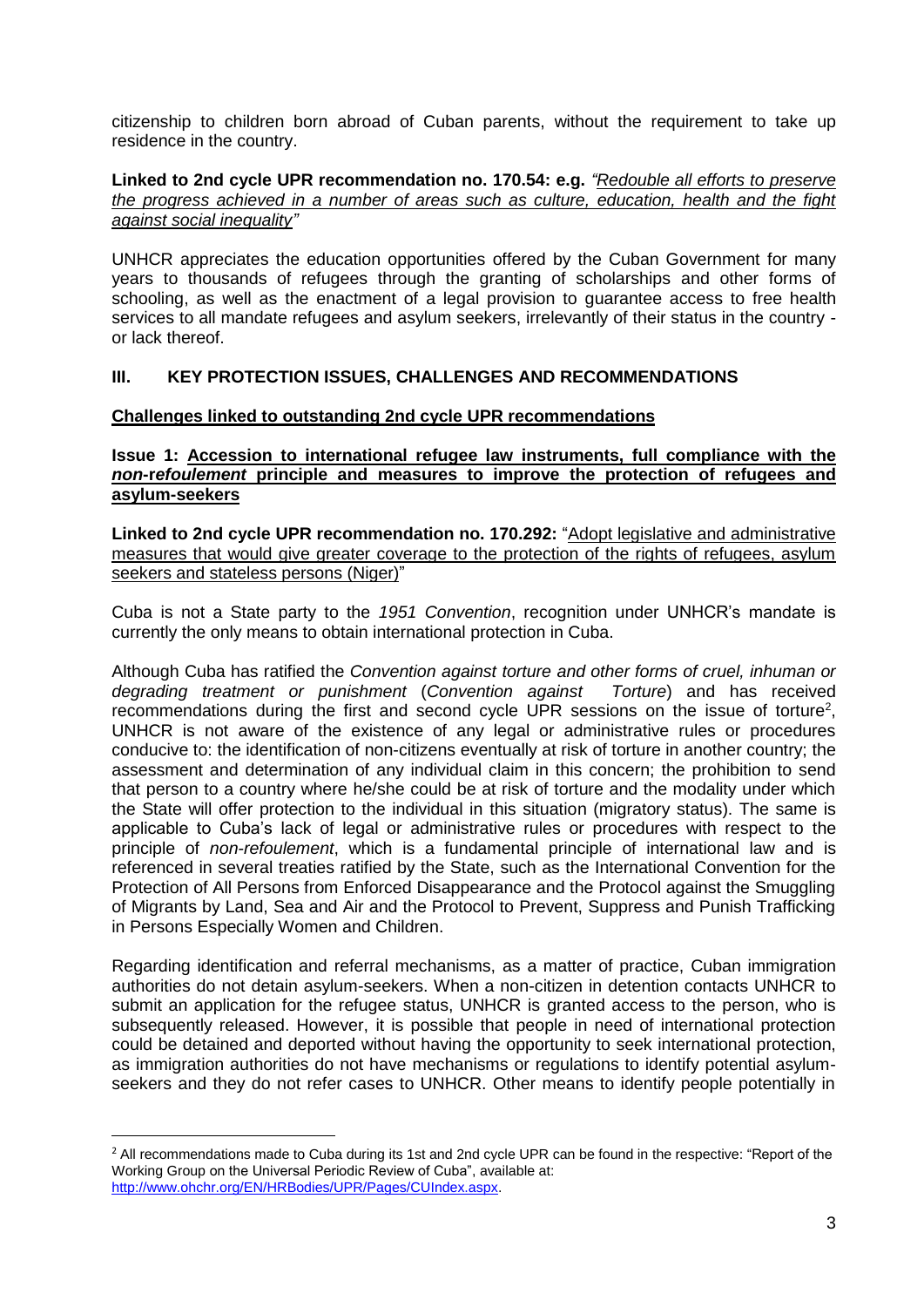need of international protection are not available, such as surveys at airports or in the immigration detention centre.

Additionally, UNHCR has no knowledge of the existence of governmental measures to identify and protect victims of trafficking, particularly those who may face security risks if returned to their countries of origin or last habitual residence. It is important to highlight that some victims of trafficking and smuggled persons may be in need of international protection as refugees and that governments should take measures to ensure they are informed of their right to seek asylum.

As of 31 March 2017, there were 121 refugees under UNHCR mandate lacking a legal status after expiration of the tourist visas they held upon arrival to Cuba. This group comprises 102 adults (77 men and 25 women), some of them with minor dependants (6 girls and 13 boys).

Under current governmental policy and practice, refugees who arrived with tourist visas remain without a valid legal status after the expiry of their visas. This hinders their access to basic services with the exception of health and education. It also limits their access to the right to work, which is of special concern, considering the importance of work for the dignity of refugees, their need to earn income to sustain themselves and the limited resources available to UNHCR to assist them during their provisional stay in Cuba before accessing a durable solution.

UNHCR considers that granting mandate refugees, during their period of stay in Cuba, the migratory status of temporary residents under the sub-classification of refugees set forth in the national legislation on migration, will have a positive impact. This status would automatically grant them access to official documentation, the right to work, to social welfare, to other social entitlements, and would open the possibility to consider access to other opportunities (such as subsidized food or accommodation alternatives paid on national currency), in the same conditions as other foreigners registered as permanent residents in Cuba.

## **Recommendations:**

UNHCR recommends that the Government of Cuba:

- (a) Accede to the *1951 Convention on the Status of Refugees* and its *1967 Protocol* in line with the concluding observations of various Treaty Bodies;<sup>3</sup>
- (b) Establish legal or administrative rules or procedures conducive to the full respect of the *non*-*refoulement* principle and the protection of non-citizens, including migrants, at risk of torture in their country of origin or falling under any other relevant category established in international instruments ratified by Cuba;
- (c) Establish official identification and referral mechanisms for persons in need of international protection, with the assistance of UNHCR; and,
- (d) Grant temporary residency status to mandate refugees recognized after arriving in the country with tourist visas, under the sub-classification of refugees set forth in the national legislation on migration.

## **Issue 2: Accession to the Statelessness Conventions and measures to reduce statelessness**

**<sup>.</sup>** <sup>3</sup> As recommended by the UN Committee against Torture, *Concluding Observations of the Committee against Torture: Cuba* (25 June 2012), CAT/C/CUB/CO/2, para 9, available at:

[http://tbinternet.ohchr.org/\\_layouts/treatybodyexternal/Download.aspx?symbolno=CAT%2fC%2fCUB%2fCO%2f2&La](http://tbinternet.ohchr.org/_layouts/treatybodyexternal/Download.aspx?symbolno=CAT%2fC%2fCUB%2fCO%2f2&Lang=en) [ng=en;](http://tbinternet.ohchr.org/_layouts/treatybodyexternal/Download.aspx?symbolno=CAT%2fC%2fCUB%2fCO%2f2&Lang=en) the UN Committee on the Elimination of Racial Discrimination (CERD), *Concluding Observations of the Committee on the Elimination of Racial Discrimination: Cuba*, 10 May 2011, CERD/C/CUB/CO/14 - 18, para 19, available at: [http://www2.ohchr.org/english/bodies/cerd/docs/co/Cuba\\_AUV\\_sp.pdf,](http://www2.ohchr.org/english/bodies/cerd/docs/co/Cuba_AUV_sp.pdf) and the UN Committee on the Rights of the Child (CRC), *Concluding Observations of the Committee on the Rights of the Child: Cuba,* 20 June 2011, CRC/C/CUB/CO/2. para 58, available at[: http://www2.ohchr.org/english/bodies/crc/crcs57.htm.](http://www2.ohchr.org/english/bodies/crc/crcs57.htm)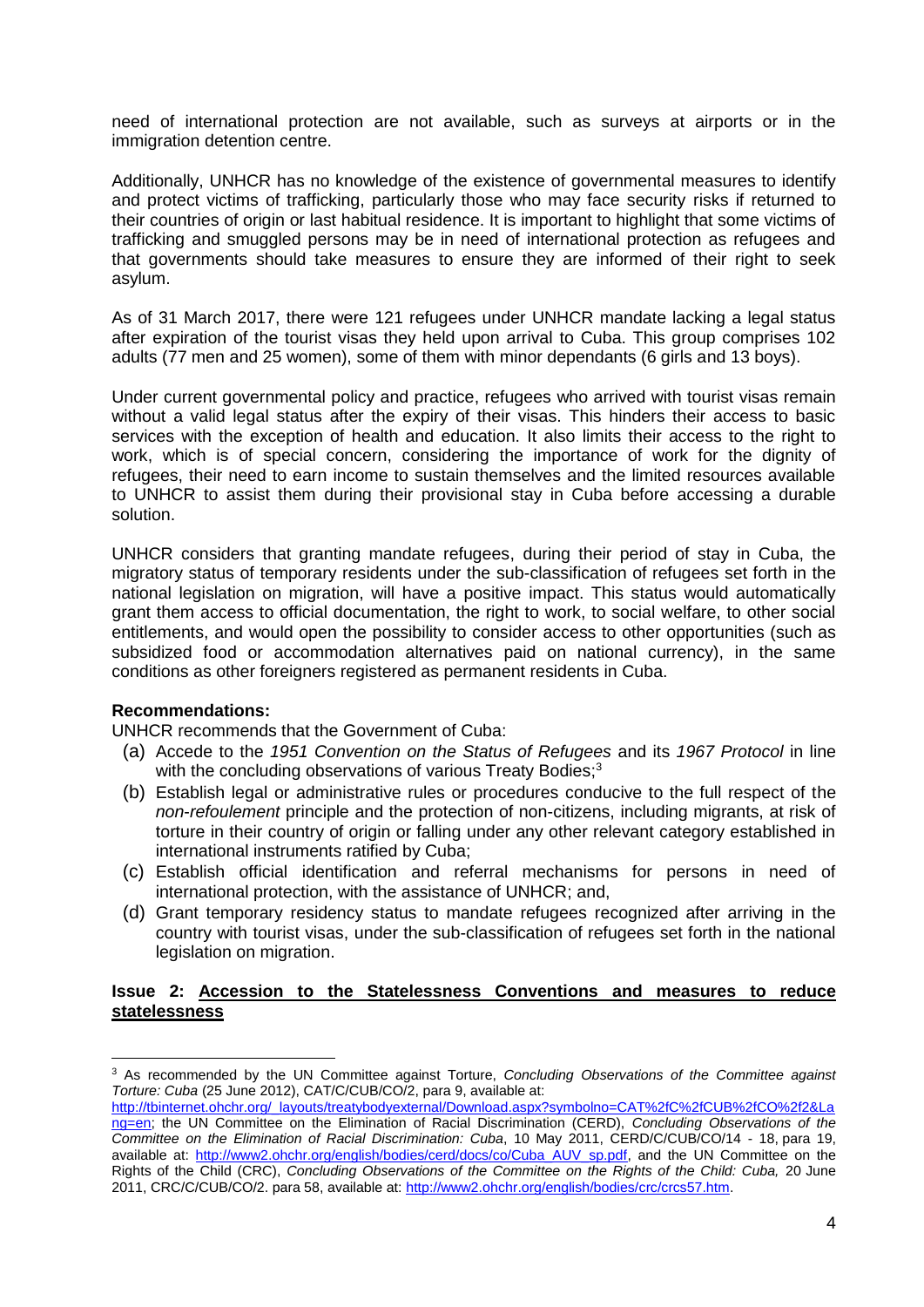**Linked to 2nd cycle UPR recommendation no. 170.292:** "Adopt legislative and administrative measures that would give greater coverage to the protection of the rights of refugees, asylum seekers and stateless persons (Niger)"

Stateless persons in Cuba are treated like other non-citizens, according to law and practice. Conditions are generally favourable, in terms of preventing statelessness among individuals born in Cuba. Application of the *jus soli* principle guarantees that all children born on Cuban soil are considered Cuban citizens, with the exception of children of alien citizens on missions of their governments or of an international organization. However, legal provisions in place for the acquisition of citizenship on the basis of the *jus sanguinis* principle (Decree No. 358 of 1944, Regulation on Citizenship) make it difficult for children born of Cuban parents in other countries to access Cuban citizenship because they must take up residence in Cuba. If a child is born stateless, he/she will most likely lack appropriate documents to travel from the country of birth to Cuba in order to apply for his/her parent's citizenship. Additionally, national legislation does not include the principle that a foundling is presumed to have been born on the territory of the State in which he/she was found unless the contrary is proved. More importantly, the State has not accessed the Statelessness Conventions despite the positive developments mentioned.

## **Recommendations:**

UNHCR recommends that the Government of Cuba:

- (a) Accede to the *1954 Convention relating to the Status of Stateless Persons* and to the *1961 Convention on the Reduction of Statelessness,* as recommended in the concluding observations of a number of UN Treaty Bodies*;* 4
- (b) Make the necessary legislative amendments to ensure that children born abroad of Cuban parent(s) who would otherwise be stateless are able to acquire Cuban citizenship without the requirement of taking up residence in the country; and,
- (c) Include the principle that a foundling is presumed to have been born on the territory of Cuba, from parents possessing Cuban nationality, unless the contrary is proved.

**UNHCR October 2017**

**.** <sup>4</sup> As recommended also by the UN Committee against Torture, *Concluding Observations of the Committee against Torture: Cuba* (25 June 2012), CAT/C/CUB/CO/2, para 9, available at:

[http://tbinternet.ohchr.org/\\_layouts/treatybodyexternal/Download.aspx?symbolno=CAT%2fC%2fCUB%2fCO%2f2&La](http://tbinternet.ohchr.org/_layouts/treatybodyexternal/Download.aspx?symbolno=CAT%2fC%2fCUB%2fCO%2f2&Lang=en) [ng=en;](http://tbinternet.ohchr.org/_layouts/treatybodyexternal/Download.aspx?symbolno=CAT%2fC%2fCUB%2fCO%2f2&Lang=en) UN Committee on the Elimination of Racial Discrimination (CERD), *Concluding Observations of the Committee on the Elimination of Racial Discrimination: Cuba, 10 May 2011, CERD/C/CUB/CO/14 - 18, para 19,* available at: [http://www2.ohchr.org/english/bodies/cerd/docs/co/Cuba\\_AUV\\_sp.pdf,](http://www2.ohchr.org/english/bodies/cerd/docs/co/Cuba_AUV_sp.pdf) and UN Committee on the Rights of the Child (CRC), *Concluding Observations of the Committee on the Rights of the Child: Cuba,* 20 June 2011, CRC/C/CUB/CO/2. para 31, available at[: https://goo.gl/Ja3YPM](https://goo.gl/Ja3YPM) .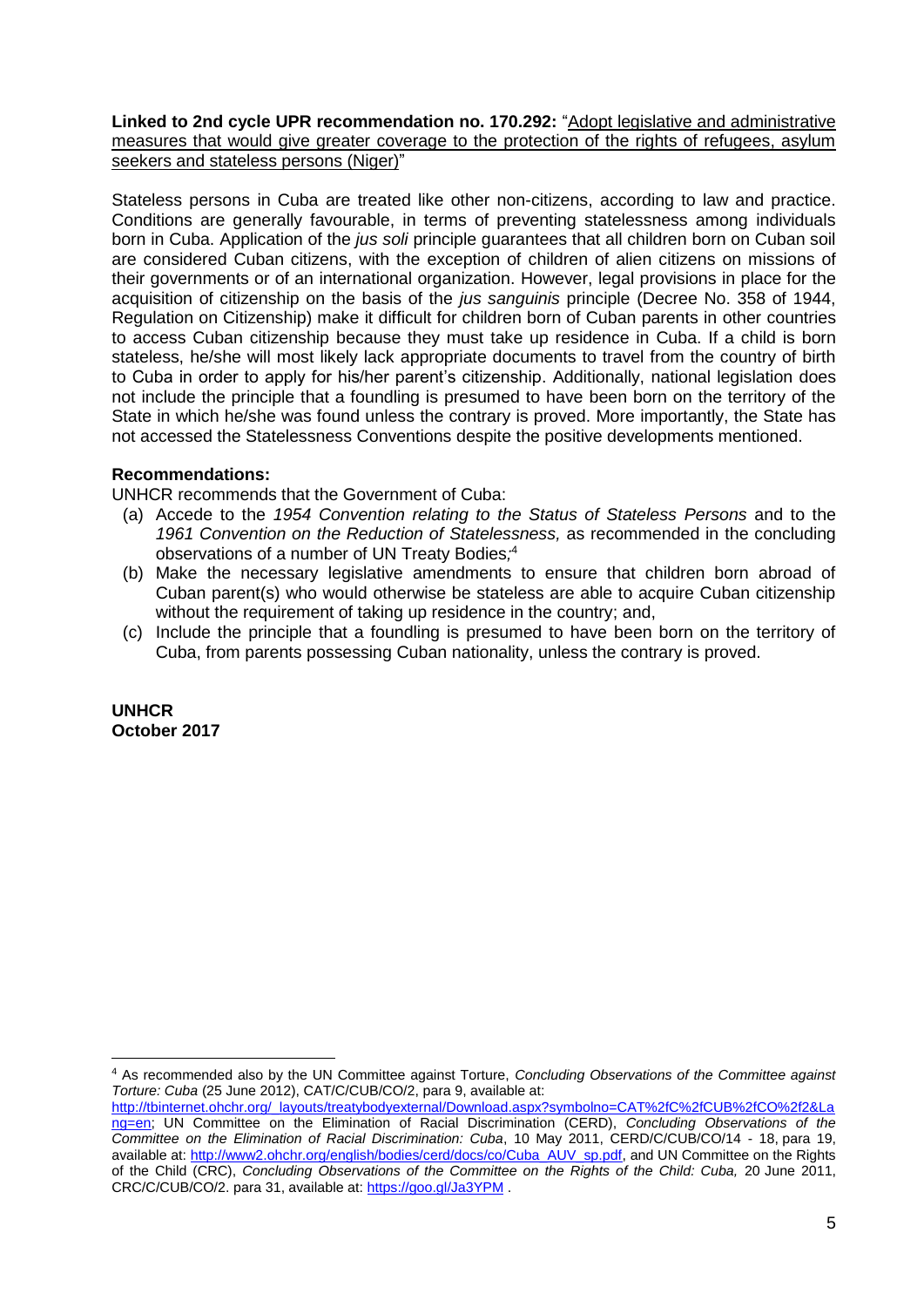# **ANNEX**

#### **Excerpts of relevant Recommendations from the 2nd cycle Universal Periodic Review, Concluding Observations from UN Treaty Bodies and Recommendations of Special Procedures mandate holders**

# **CUBA**

We would like to bring your attention to the following excerpts from the 2nd cycle UPR recommendations, UN Treaty Monitoring Bodies' Concluding Observations, and recommendations from UN Special Procedures mandate holders' reports relating to issues of interest and persons of concern to UNHCR with regards to Cuba.

### **I. Universal Periodic Review (Second Cycle – 2013)**

| Recommendation <sup>5</sup>                                                                                                                                                            | Recommending<br>State/s   | Position <sup>6</sup> |
|----------------------------------------------------------------------------------------------------------------------------------------------------------------------------------------|---------------------------|-----------------------|
| Refugees, asylum-seekers and stateless persons                                                                                                                                         |                           |                       |
| 170.292. Adopt legislative and administrative measures that would give<br>greater coverage to the protection of the rights of refugees, asylum<br>seekers and stateless persons        | Niger                     | Noted                 |
| Social, economic and cultural rights                                                                                                                                                   |                           |                       |
| 170.53. Further ensure the enjoyment of human rights in particular in the<br>areas of economic, social and cultural rights and the right to development                                | Cambodia                  | Supported             |
| 170.54. Redouble all efforts to preserve the progress achieved in a number<br>of areas such as culture, education, health and the fight against social<br>inequality                   | Turkey                    | Supported             |
| 170.55. Preserve the progress achieved in areas such as culture,<br>education, health and the elimination of social inequality                                                         | <b>Belarus</b>            | Supported             |
| <b>Natural disasters</b>                                                                                                                                                               |                           |                       |
| 170.81. Provide humanitarian assistance at the extent possible to<br>neighbouring countries which need assistance because of man-made or<br>natural catastrophes (Russian Federation); | <b>Russian Federation</b> | Supported             |
| 170.85. Further strengthen the capacity to counter natural disasters                                                                                                                   | China                     | Supported             |
| Violence against women                                                                                                                                                                 |                           |                       |
| 170.152. Increase effort being carried out to combat violence against<br>women                                                                                                         | Timor-Leste               | Supported             |
| <b>Persons with disabilities</b>                                                                                                                                                       |                           |                       |
| 170.236. Continue to ensure food security for the elderly, persons with<br>disabilities and persons at risk                                                                            | Sri Lanka                 | Supported             |
| 170.283. Continue to implement the Brasilia rules regarding accessibility<br>for persons with disabilities to the justice system                                                       | <b>Brazil</b>             | Supported             |
| 170.284. Effectively achieve greater access to employment to persons with<br>disabilities, particularly women                                                                          | Cyprus                    | Supported             |

**<sup>.</sup>** <sup>5</sup> All recommendations made to Cuba during its 2nd cycle UPR can be found in: "Report of the Working Group on the Universal Periodic Review of Cuba" (8 July 2013), A/HRC/24/16, available at: Universal Periodic Review of Cuba" (8 July 2013), A/HRC/24/16, available at: [http://www.ohchr.org/EN/HRBodies/UPR/Pages/CUIndex.aspx.](http://www.ohchr.org/EN/HRBodies/UPR/Pages/CUIndex.aspx)

**<sup>6</sup>** Cuba's views and replies can be found in: *Addendum* (September 2013), A/HRC/24/16/Add.1, available at: [http://www.ohchr.org/EN/HRBodies/UPR/Pages/CUIndex.aspx.](http://www.ohchr.org/EN/HRBodies/UPR/Pages/CUIndex.aspx)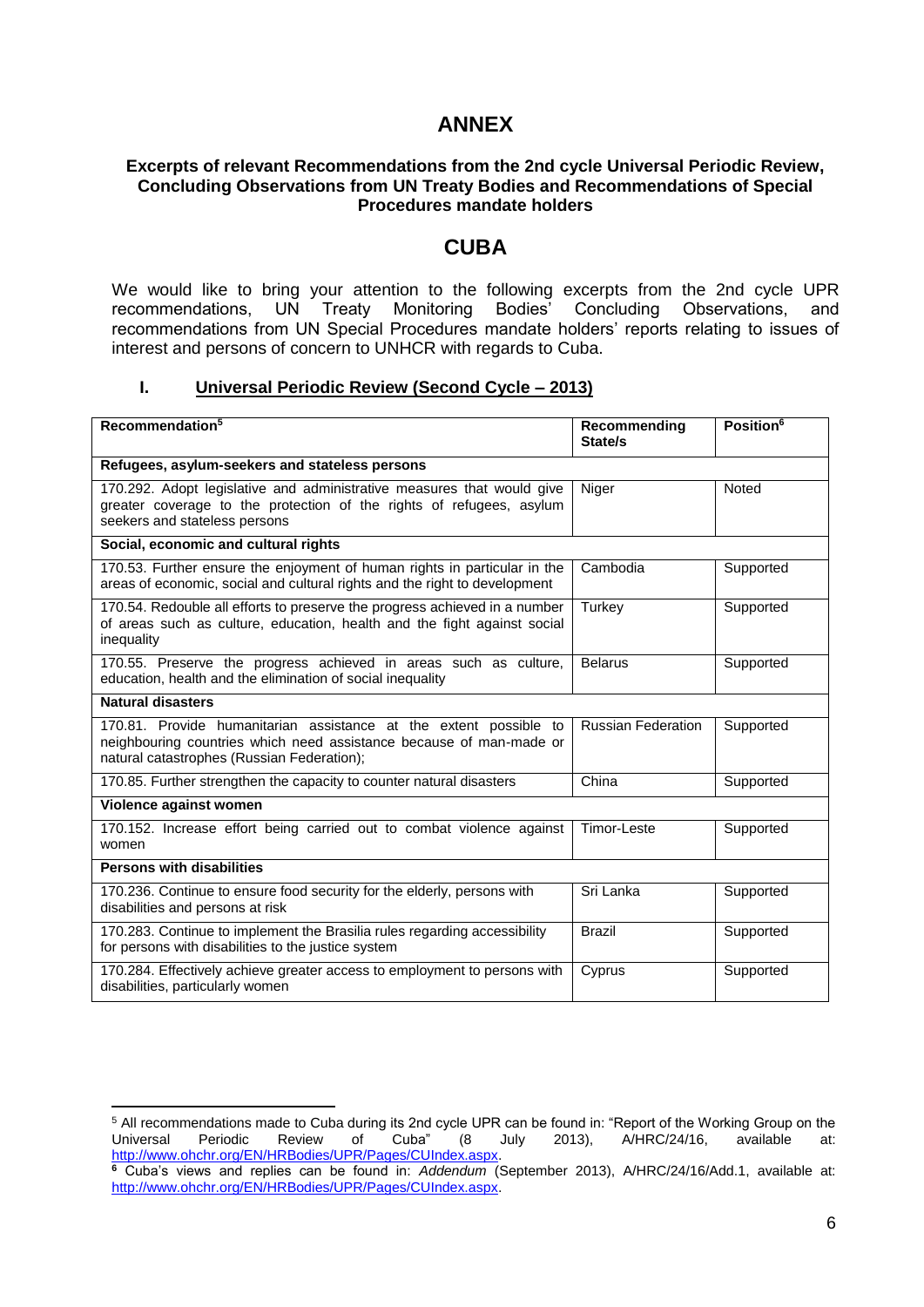## **II. Treaty Bodies**

## **Committee against Torture**

## Concluding Observations, (25 June 2012), [CAT/C/CUB/CO/2](http://tbinternet.ohchr.org/_layouts/treatybodyexternal/Download.aspx?symbolno=CAT%2fC%2fCUB%2fCO%2f2&Lang=en)

### *Non-refoulement* **and access to a fair and expeditious asylum procedure**

9. The Committee is concerned about the lack of an appropriate legal framework for the protection of refugees, asylum seekers, and stateless persons. While noting the information provided by the State party to the effect that persons identified as refugees by the Office of the United Nations High Commissioner for Refugees are permitted to remain in the country while their resettlement is arranged, the Committee is concerned that this de facto temporary protection does not include recognition of refugee status on the part of the Cuban authorities. It also notes with concern that, although refugees and asylum seekers have access to free health services and education, they are unable to obtain a work permit and have no access to housing and other public services. The Committee is concerned that, since there is no prospect of local integration, resettlement in a third country is the only permanent solution possible for refugees in Cuba. The State party should also ensure that all cases of forced deportation are carried out in a manner consistent with the provisions of the Convention. The Committee expresses its concern about the lack of information provided on the circumstances in which the repatriation of illegal Haitian immigrants takes place. It also regrets the lack of information about any existing migration management mechanisms that facilitate the identification of persons requiring international protection (arts. 2, 3, 11 and 16).

### **The Committee recommends that the State party should:**

- (a) **Adopt the legislative measures necessary to ensure the protection of refugees, asylum seekers, and stateless persons. To this end, it urges the State party to consider ratifying the Convention relating to the Status of Refugees and the Protocol relating to the Status of Refugees, as well as the Convention relating to the Status of Stateless Persons and the Convention on the Reduction of Statelessness;**
- (b) **Establish mechanisms for the identification and referral of refugees and other persons who have specific requirements in the context of mixed migration flows, so that their protection needs can be met;**
- (c) **Facilitate the process of local integration of refugees in Cuban territory, working in association with the Office of the United Nations High Commissioner for Refugees;**
- (d) **Amend the current legislation governing migration (Act No. 1312 on Migration and Act No. 1313 on the Status of Foreigners, both of 1976).**

## **Detention conditions**

10. The Committee notes that the State party has study programmes for all educational levels in detention facilities and that a programme of investment in the prison system has been approved. It regrets, however, that precise figures on occupancy levels in detention facilities have not been provided. The Committee is still extremely concerned about reports that the prison population allegedly experiences overcrowding, malnutrition, lack of hygiene, unhealthy conditions, and inadequate medical care. These reports also recount unjustified restrictions on family visits, transfers to detention facilities located a long way from detainees' family and friends, solitary confinement in degrading conditions and physical and verbal abuse of prisoners. For all these reasons, the Committee regrets the lack of data, disaggregated by age and sex, on the number of complaints and grievances filed by prisoners or members of their family and on the corresponding inquiries and their outcome (arts. 11 and 16).

**Taking into account the voluntary commitments assumed by the State party in the universal periodic review in February 2009 (A/HRC/11/22, para. 130, (45)), the Committee recommends that the State party should take all necessary steps to ensure that**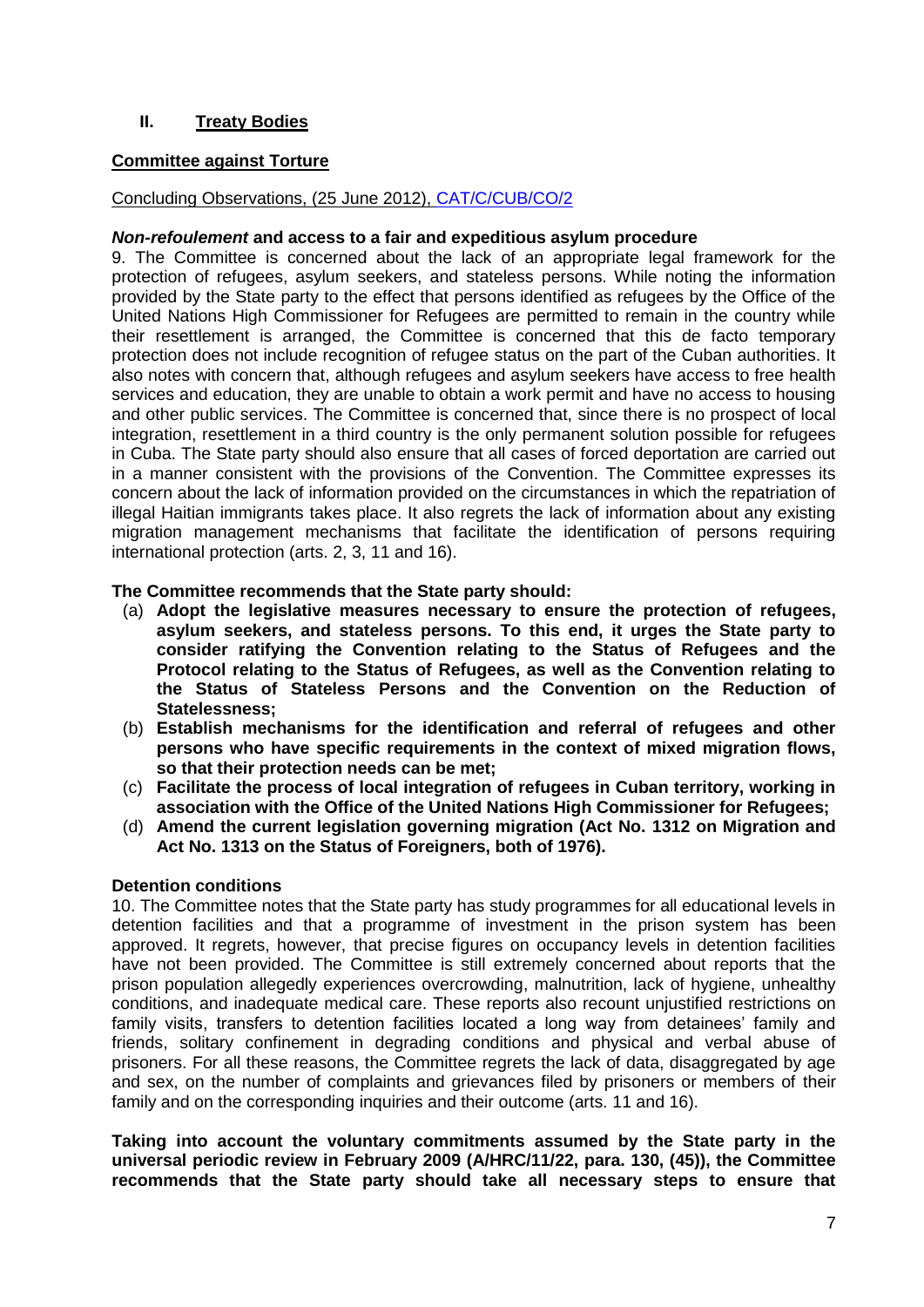**conditions of detention in prisons and other detention facilities conform to the** *Standard Minimum Rules for the Treatment of Prisoners (resolution 663 C [XXIV]* **of 31 July 1957, and resolution 2076 [LXII] of 13 May 1977, of the Economic and Social Council) and the**  *United Nations Rules for the Treatment of Women Prisoners and Non-custodial Measures for Women Offenders* **(the Bangkok Rules), adopted by the General Assembly in resolution 65/229 on 21 December 2010. In particular, the State party should:**

- (a) **Continue its ongoing efforts to improve infrastructures and reduce prison occupancy rates, principally by using alternative measures to deprivation of liberty;**
- (b) **Improve the quality of food and the medical and health-care facilities available to prisoners;**
- (c) **Ensure that all persons deprived of their liberty enjoy the right to communicate with family members and a lawyer;**
- (d) **Ensure that any cruel, inhuman or degrading punishment, such as solitary confinement in appalling conditions as a disciplinary measure, is absolutely prohibited.**

#### **Prolonged pre-trial detention, detention for offences against State security and releases on extra-penitentiary leave.**

11. The Committee notes the delegation's clarification that the Cuban legal system does not allow for the use of incommunicado detention. However, the Committee remains concerned about NGO reports that recount situations of protracted pretrial detention and indefinite detention, in application of article 107 of the Criminal Procedure Act, which appear to affect persons deprived of their liberty especially for political reasons. The Committee regrets the lack of information provided on the number and status of detainees accused of offences against State security, pursuant to article 243 of the Criminal Procedure Act. Lastly, the Committee is concerned about the ambiguous legal situation of prisoners released on extra-penitentiary leave and about information received concerning arbitrary restrictions on their personal freedom and freedom of movement. The Committee expresses particular concern about the situation of José Daniel Ferrer and Oscar Elías Biscet (arts. 2, 11 and 16).

## **The State party should take all necessary measures to:**

- (a) **Ensure, in law and in practice, that pretrial detention is not excessively prolonged;**
- (b) **Amend the Criminal Procedure Act to prevent indefinite prolongation of the examination of the preliminary case file;**
- (c) **Ensure independent judicial supervision of custodial measures and prompt access to legal assistance;**
- (d) **Ensure respect for the personal liberties and freedom of movement of persons released on extra-penitentiary leave, including their right to return to Cuba.**

## **Gender-based violence**

21. The Committee notes with concern that the State party has provided no information on the existing legal framework for combating violence against women in Cuba or on the measures taken to eliminate this phenomenon, including domestic and sexual violence. The Committee also regrets the lack of statistical data corresponding to the period under review for the different forms of violence against women (arts. 2 and 16).

**The Committee urges the State party to provide detailed information on existing legislation governing this area and on cases of violence against women that occurred during the period under review.**

## **Committee on the Elimination of Discrimination against Women**

Concluding Observations, (30 July 2013), [CEDAW/C/CUB/CO/7-8](http://tbinternet.ohchr.org/_layouts/treatybodyexternal/Download.aspx?symbolno=CEDAW%2fC%2fCUB%2fCO%2f7-8&Lang=en)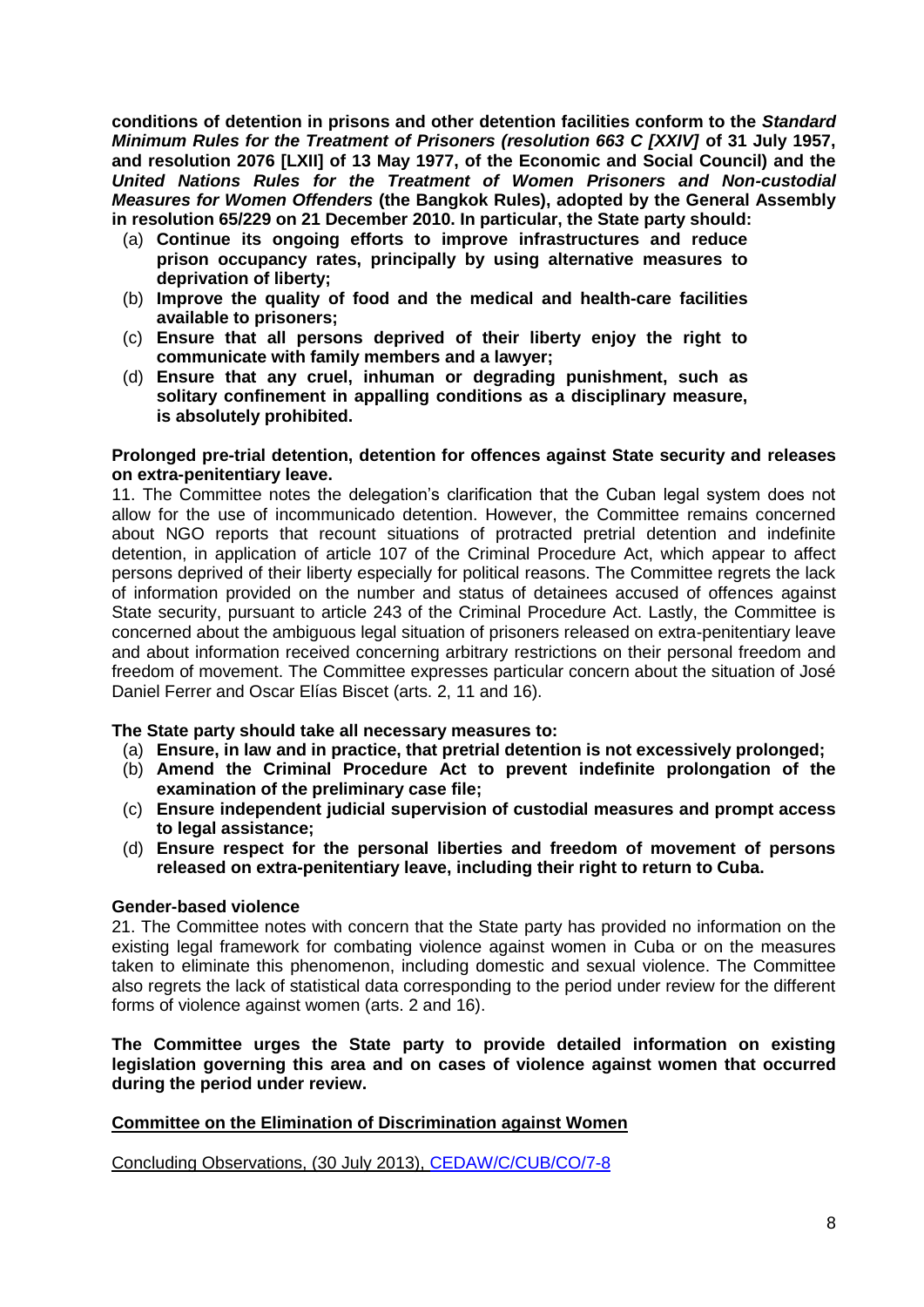### **Violence against women**

24. The Committee is concerned at the persistence of violence against women, including domestic violence, in the State party, which remains underreported owing to the prevalence of discriminatory social and cultural norms and the denial by the State party of the existence of different types of violence. The Committee is also concerned at the absence of specific legislation on violence against women criminalizing all its forms, as well as of an effective complaint mechanism. It is also concerned that the existing legislation does not contain a specific definition of domestic violence as a criminal offence which covers both psychological and physical violence. The Committee is further concerned at the lack of information, studies or statistical data on the nature, forms, extent and causes of violence against women, as well as at the lack of shelters for women victims of violence.

25. **The Committee urges the State party to give priority attention to combating violence against women and girls and to adopt comprehensive measures to address such violence, in accordance with the Committee's general recommendation No. 19, including by:**

- (a) **Elaborating and adopting a comprehensive law on violence against women which recognizes that such violence is a form of discrimination against women and therefore constitutes a violation of their rights under the Convention, and ensuring that its legislation criminalizes all forms of violence against women;**
- (b) **Developing a national strategic action plan for the prevention of all forms of violence against women, the protection of victims and the punishment of perpetrators, and ensuring that it is fully implemented;**
- (c) **Raising public awareness, through the media and educational programmes, and providing mandatory training for judges, prosecutors, police officers, health-service providers, journalists and teaching staff in order to ensure that they are sensitized to all forms of violence against women and girls and can provide adequate gender-sensitive support to victims;**
- (d) **Providing free legal aid, adequate assistance and protection to women victims of violence by establishing shelters, especially in rural areas, and enhancing cooperation with non-governmental organizations;**
- (e) **Collecting statistical data on all forms of violence against women, including domestic violence, disaggregated by sex, age, ethnicity/minority status and relationship between the victim and perpetrator, and undertaking studies and/or surveys on the extent and root causes of violence against women.**

## **Trafficking and exploitation of prostitution**

26. The Committee is deeply concerned that the State party does not acknowledge the existence of the exploitation of prostitution. The Committee is also concerned at the lack of statistical data, disaggregated by sex and geographical area, on trafficking and the exploitation of prostitution in the State party. The Committee is further concerned about the lack of efforts to prevent the exploitation of prostitution and to address its root causes, and the lack of protection and services available to victims of such exploitation.

### 27. **The Committee calls upon the State party to fully implement article 6 of the Convention and:**

- (a) **To conduct studies and surveys on the prevalence of the exploitation of prostitution and include in its next report updated information and data on the prevalence of this phenomenon and of trafficking in women and girls;**
- (b) **To increase efforts aimed at international, regional and bilateral cooperation to prevent trafficking through information exchange by harmonizing legal procedures to prosecute traffickers;**